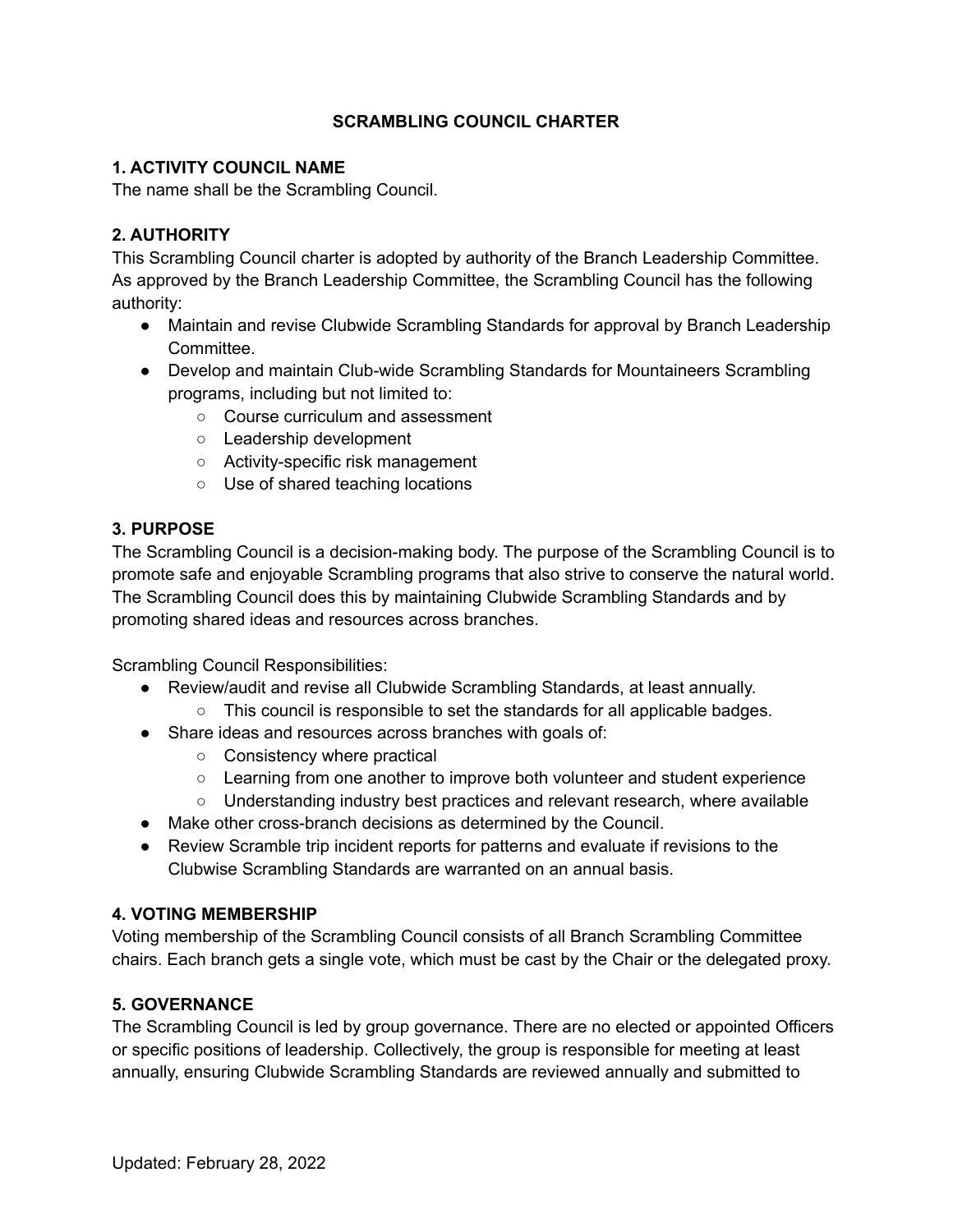Branch Leadership Committee for approval when updated, and assigning a facilitator for key decisions.

### **6. DECISION-MAKING**

After group discussion and deliberation, a motion to bring business before the Scrambling Council for vote may be made by any two voting members. For issues that will come up for vote, the Scrambling Council will strive to collectively craft proposals such that 100% consensus can be achieved.

For business related to Clubwide Standards or the Scrambling Council Charter, a proposal must pass with 100% approval of the voting members (including delegated proxies and any members not present) to be adopted. Members not present must submit an electronic vote.

Other business must pass by simple majority of members present who did not abstain.

#### **Quorum**

Two-thirds of the club's Scrambling Committee chairs, including delegated proxies, must be present to make a decision, unless in regards to decisions on Club-wide Standards in which case all branches must vote.

#### **Proxy**

In the event that a branch Scrambling Committee chair is unable to attend a meeting, they may delegate their proxy to another individual in attendance. A chair must appoint their proxy by the following verifiable means: written, email, text message, or voicemail.

#### **Table**

In support of transparency and allowing time for Council members to confer with their committee, any Council member may make a motion to table the vote until a specific future date. The Council is obligated to honor a motion to table a topic for up to four weeks. If the motion is to table the vote for an extended period of time, or if the topic has already been tabled, the Council will vote on whether and for how long to table the decision.

#### **Electronic Consensus**

The Scrambling Council may make decisions in-between regular meetings to speed up the decision-making process using email, Basecamp, or other electronic means. The process is as follows:

- 1. After sufficient discussion, a member poses the question: "Is there anyone who would like to have a special meeting before making a decision?" This member must make reasonable efforts to ensure all members of the Council are aware of the discussion.
	- a. If, after 7 days, no member requests a special meeting, Council may seek a decision (as described in Section 6) via electronic vote.